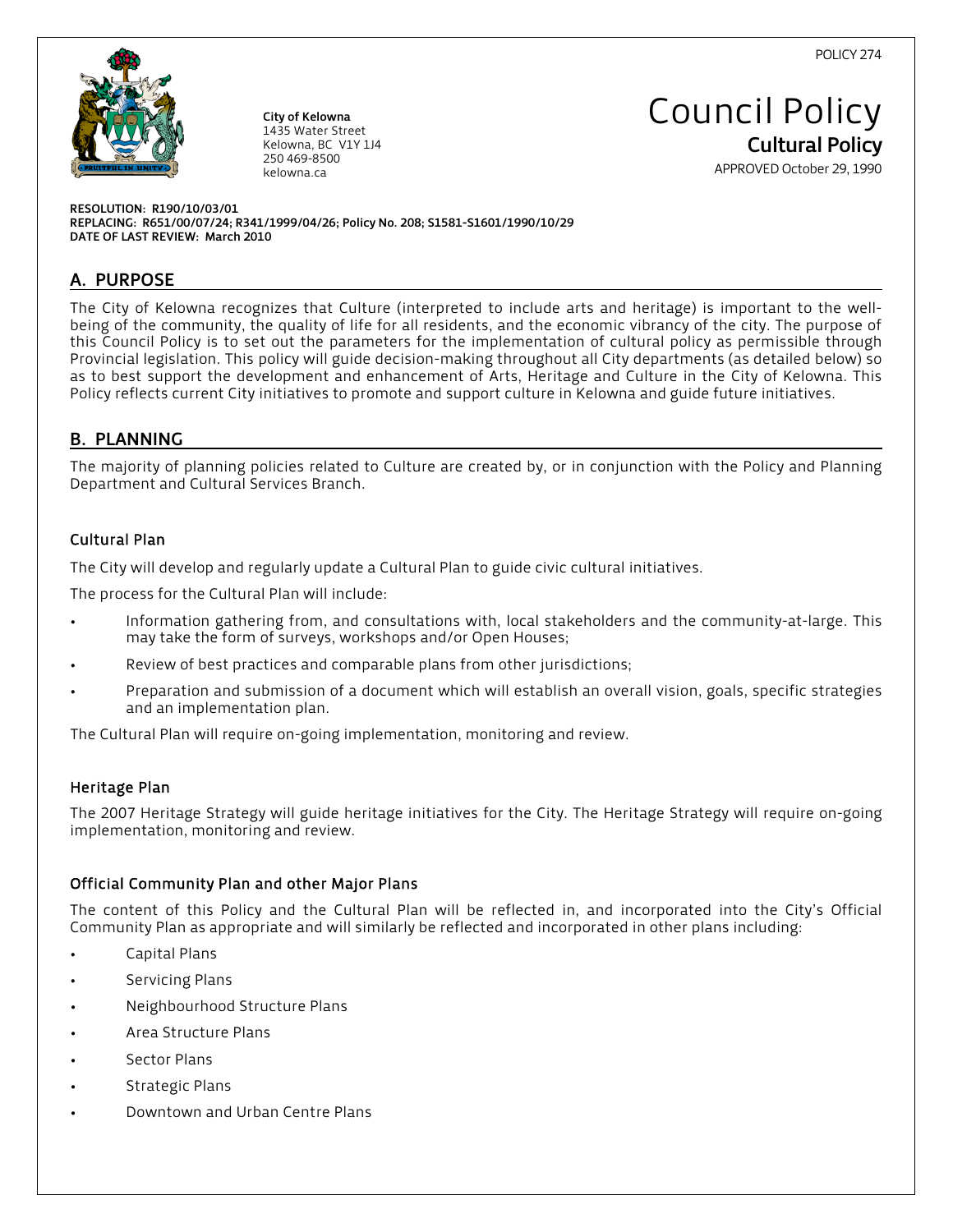# C. LAND USE

The majority of land use recommendations are provided through the Land Use Department in co-ordination with the Policy and Planning Department.

## Affordable Artists Live/Work Space

Affordable live/work spaces and studios for artists are central to the ability of Kelowna to attract and retain cultural workers. The City will consider the opportunities to support the development of live/work spaces and studios for artists.

# **Agriculture**

The City recognizes the importance of agricultural production as integral to the identity, heritage and culture of Kelowna. Agriculture and agri-tourism have been and continue to be an important part of the economic development of the region. To this end, the City will work to provide appropriate and supportive policies, zoning, amenities and other forms of support which foster and benefit local food production, including but not limited to community gardens, farmers' markets, and public education. Partnership with the Central Okanagan Economic Development Commission (RDCO) is central to this work.

## Cultural Amenities

Cultural amenities, such as theatres and other public facilities, are central to the development of a vibrant community. The City will explore opportunities for including cultural facilities when reviewing and/or submitting land use applications within Urban Centres.

## Cultural District

The City recognizes the importance of a vibrant and economically sustainable Cultural District, alive with mixed use developments and a thriving and dynamic creative economy in the City. To this end, the City will work to ensure appropriate and supportive zoning, amenities, development and design.

#### Cultural Mapping

The City supports the design and maintenance of mapping information systems regarding cultural planning as made available through Information Services' Mapping Systems. The information for the Mapping Systems will be maintained by the relevant departments, including Cultural Services and Policy and Planning.

# Design Guidelines

The City supports the creation and implementation of design guidelines to maintain and enhance community character. Design guidelines can guide property owners undertaking new construction and/or renovations. Design guidelines are detailed in the Official Community Plan.

#### Neighbourhood Development

The City recognizes the importance of neighbourhoods in the development of a vibrant culture and identity for Kelowna. To this end, the City will explore how cultural infrastructure and activity can be extended to residents at the neighbourhood level throughout Kelowna.

#### Public Space

Public spaces offer unique opportunities for conveying cultural identity. The City will incorporate a high level of aesthetic treatment including public art, as well as opportunities for programmed and spontaneous cultural events and activities in the design of public spaces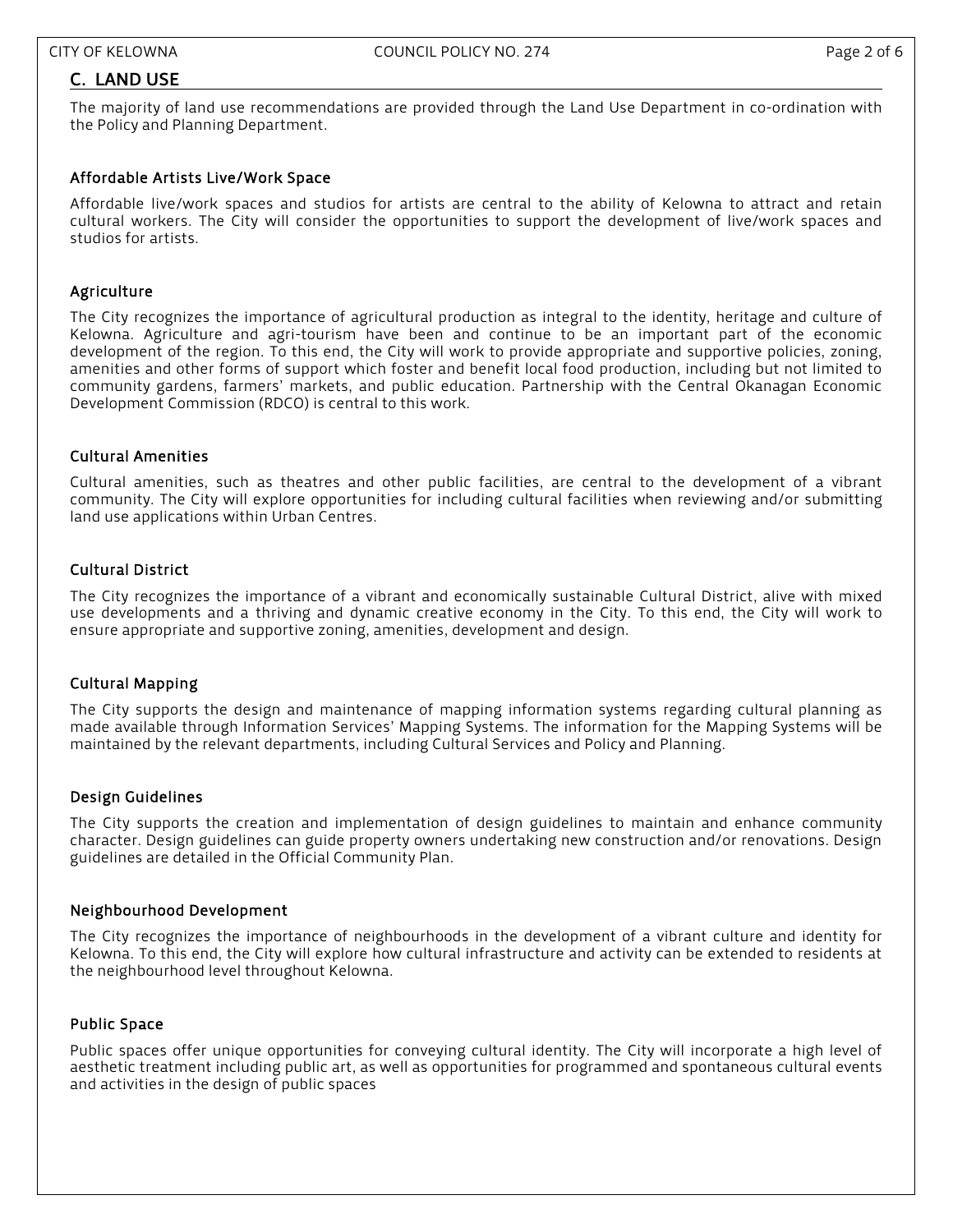### Community Heritage Commission

The Community Heritage Commission is a Council-appointed committee that acts as an advisory body to Council on issues related to heritage, including but not limited to issues related to property development. The scope of heritage issues and membership of the Commission is determined by the Commission's Terms of Reference.

## Heritage Conservation Areas

The City recognizes the importance of the Abbott Street and Marshall Street Conservations Areas as heritage neighbourhoods in our community.

### Heritage Procedures Bylaw

The City recognizes the importance of conserving heritage buildings, structures and landscapes. To this end, the City will implement Heritage Procedures as detailed in Bylaw No.7776.

## Heritage Trees

The City supports the recognition and preservation of Heritage Trees as identified in the Heritage Tree Inventories for the Downtown and Rutland.

# D. CULTURAL & ECONOMIC DEVELOPMENT

The Cultural Services Branch supports culture and economic development in conjunction with the Community Sustainability Division.

## Cultural Industries

Cultural industries (including cultural workers, organizations, businesses, facilities and educational institutions) are central to developing prosperity in Kelowna. The City recognizes the importance of these industries by providing appropriate and supportive policies, zoning, amenities and other forms of support which foster the creation of artists' studios and live/work spaces, presentation and performance venues, as well as retail and other commercial land uses that complement art, culture and heritage.

# Cultural Marketing

Marketing is integral to the on-going success of cultural activity and industries in Kelowna. The City will continue to support and/or develop, as appropriate, cultural awareness, and marketing and promotion initiatives through the Cultural Services Branch.

#### Cultural Tourism

Cultural tourism is the fastest growing segment of the tourism industry. The City recognizes the importance of fostering a dynamic environment for cultural tourism, and to this end will continue to support and/or develop, partnerships, programs, events, and facilities which will increase cultural tourism visitation and revenue. Working in partnership with Tourism Kelowna and the Central Okanagan Economic Development Commission (COEDC) will be integral to this work.

# Economic Prosperity Strategy

Where feasible and appropriate, the content of this Policy and the Cultural Plan will be reflected in, and incorporated into the City's Economic Prosperity Strategy.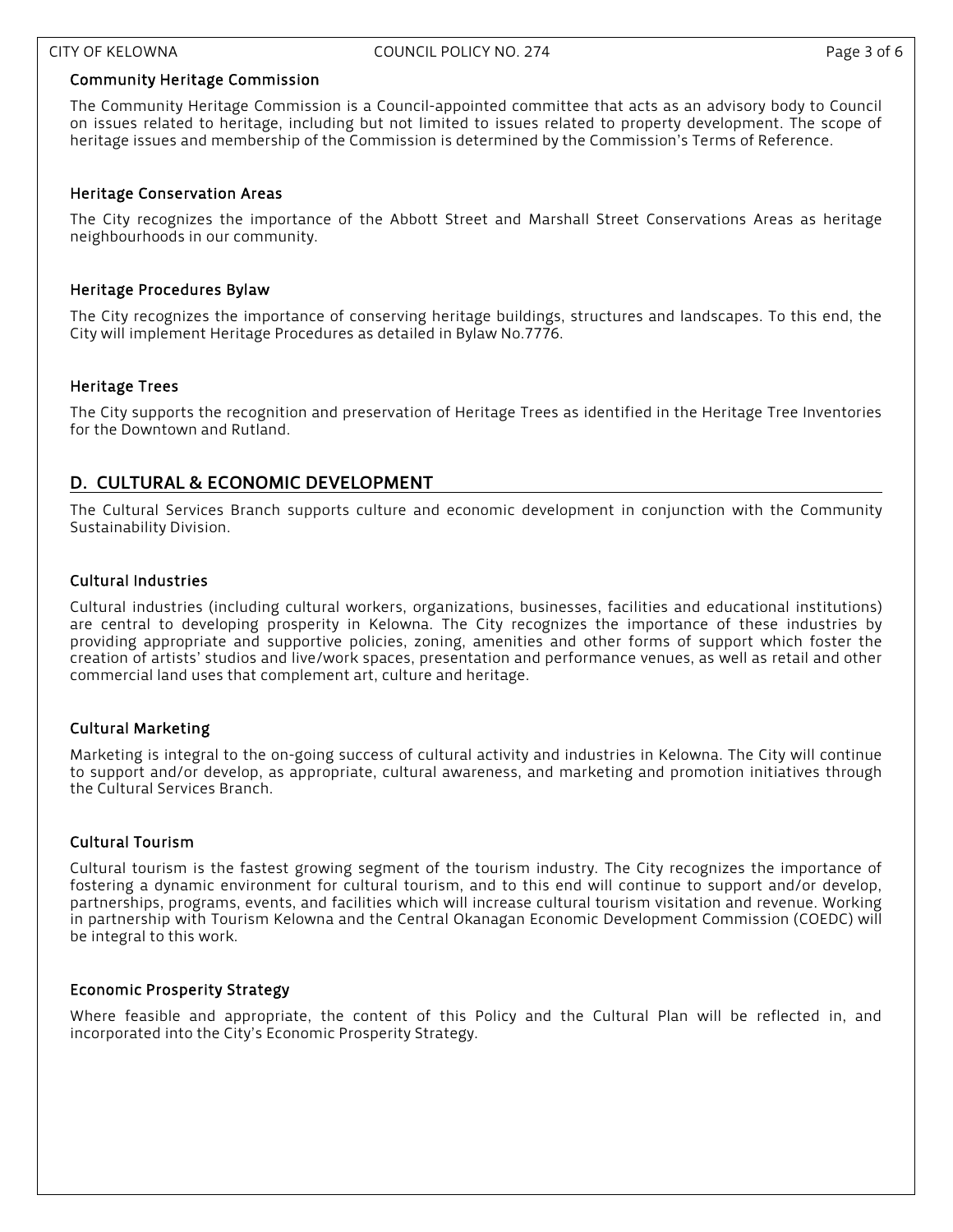# E. CULTURAL FACILITIES

Cultural facilities are managed by the Cultural Services Branch in conjunction with the Real Estate and Building Services Department.

# Cultural Facilities

The following Cultural Facilities are owned by the City and operated by non-profit organizations on behalf of the City pursuant to Lease & Operating Agreements, or other arrangements:

- Guisachan Heritage Site which includes: the site grounds, Guisachan House, the Milk Shed, and other accessory buildings
- Kelowna Art Gallery
- Museums (all operated by the Kelowna Museums Society): The Okanagan Heritage Museum and Kelowna Archives; the British Columbia Wine Museum and The British Columbia Orchard Industry Museum (located in the Laurel Packinghouse), and The Okanagan Military Museum (located in Memorial Arena). The Okanagan Sports Hall of Fame Museum (an initiative of the Kelowna Museums Society in partnership with other community organizations) is in development but does not yet have a permanent facility location.
- Rotary Centre for the Arts

## Kelowna Community Theatre

The Kelowna Community Theatre is owned and operated by the City, with staff and budget provided through the Cultural Services Branch.

#### Lease and Operating Agreements

Pursuant to Lease & Operating Agreements, the City provides ongoing maintenance and operational support for the Kelowna Art Gallery, Museum facilities and the Rotary Centre for the Arts. Most of this support, with the exception of capital items, is through the Cultural Services budget.

#### New and/or Additional Facilities

The City will explore acquiring and/or developing additional arts, heritage and cultural facilities in future as part of the City's Cultural Plan and the 2007 Heritage Strategy.

#### Heritage Asset Management Strategy

The City will create conservation plans and implementation strategies for City-owned heritage properties as based on the priorities established via the Heritage Asset Management Strategy.

# D. FUNDING FOR COMMUNITY CULTURAL ORGANIZATIONS AND INITIATIVES

Cultural funding is administered through the Cultural Services Branch. The Policy and Planning Department administers the Heritage Grants Program.

#### General

In addition to the grant programs set out in this section, the City will explore future funding programs and opportunities as identified in the Cultural Plan and the 2007 Heritage Strategy.

# Arts, Culture & Heritage Operating Grants

The City of Kelowna Cultural Services Branch funds annual operating grants for local Arts, Culture and Heritage organizations. These grants are evaluated and recommended for approval by Council in an arm's length process administered by an external organization.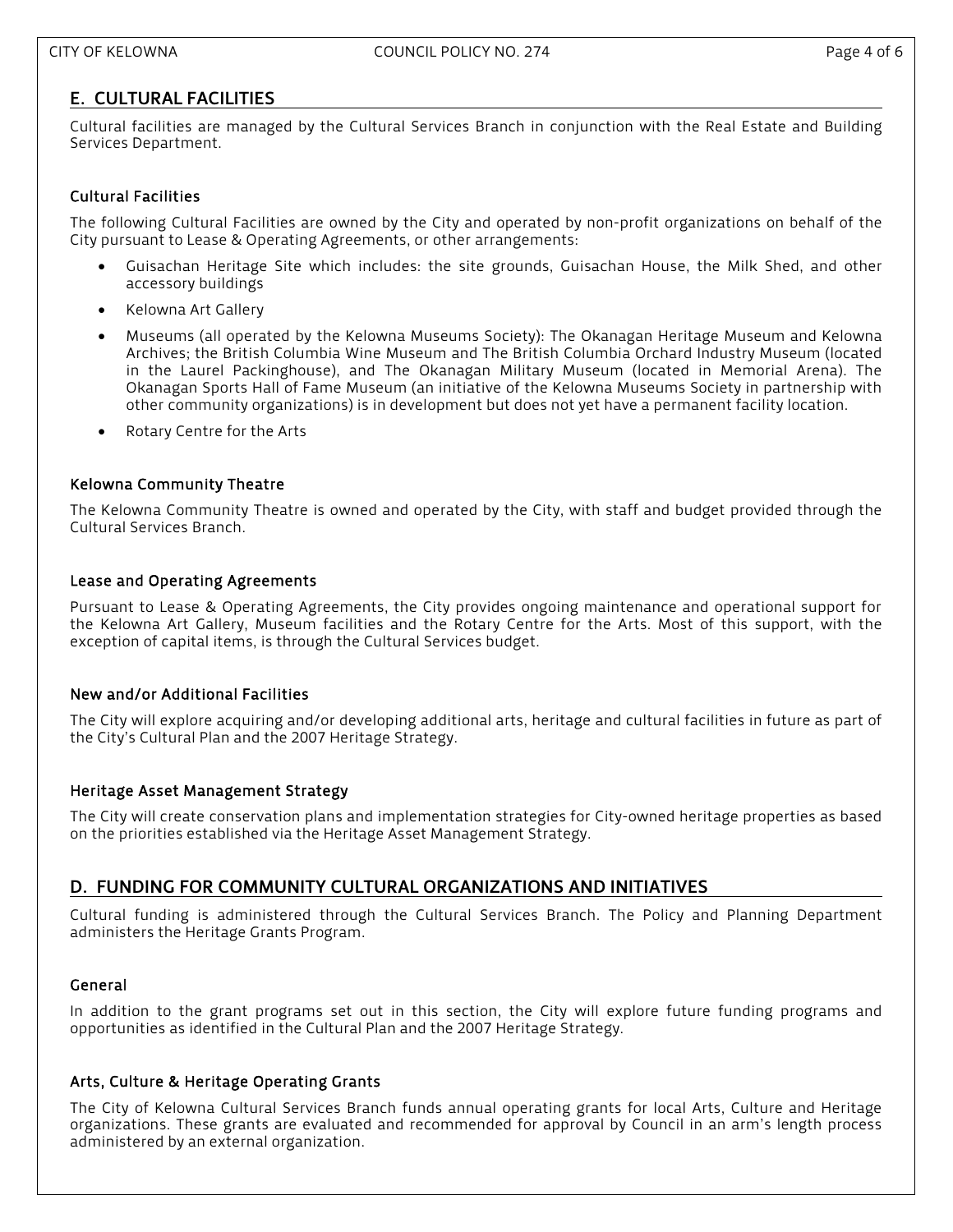## Community Festival, Event & Project (CFEP) Grants

The City of Kelowna Cultural Services Branch funds annual project grants for community festivals, and other events and projects that have a focus on arts, culture and heritage. These grants are evaluated and recommended for approval by Council in an arm's length process administered by an external organization.

## Professional Arts Grants

The City of Kelowna Cultural Services Branch funds and administers annual grants for professional arts organizations.

Professional Arts Grants include an annual grant to Festivals Kelowna in support of Parks Alive!, Arts Alive!, the Buskers Program and Canada Day/Folk Fest activities.

## Heritage Grants

The City of Kelowna Policy & Planning Department supports an annual Heritage Grants program to promote the conservation of Heritage Register buildings by assisting owners with grants for a portion of the expenses incurred in conservation work relating to the heritage character of their buildings. The program is limited to the exterior, foundations and roof structures of such buildings. The Kelowna Heritage Grants Program is administered in an arm's length process by an external organization.

## Heritage Building Tax Incentive

The City acknowledges that the conservation, structural maintenance and restoration of heritage buildings, particularly agricultural, commercial, industrial and institutional buildings, can be costly and cost prohibitive. To this end, the City has adopted "Council Policy 318 Heritage Building Tax Incentive Program Policy" which grants a permissive property tax exemption for a period of up to 10 years based on the costs of conservation work on eligible heritage properties. The permissive tax exemption program is administered through the Financial Services division of the City of Kelowna.

# E. PUBLIC ART

Public Art commissions through the Public Art Committee are administered through the Infrastructure Planning Department.

# Public Art Reserve Fund

The City has established a Public Art Reserve Fund and will contribute to the Fund a minimum of \$100,000 annually, up to a maximum equal to 1% of the City's annual capital budget from general taxation revenue.

The Public Art Reserve Fund is to be used to fund civic public art commissions, as well as to provide matching funds to encourage the provision of public art by the private sector within publicly accessible portions of developments.

#### Public Art Committee

Expenditures from the Public Art Reserve Fund are recommended by the Public Art Committee and approved by Council in accordance with the Committee's Terms of Reference. Staff liaison to the Public Art Committee is provided through the Infrastructure Planning Department.

### Community Public Art Projects

The City of Kelowna Cultural Services Branch coordinates an annual application process for funding of Community Public Art projects. Funding for projects comes from the Public Art Reserve Fund. Applications are evaluated by the Public Art Committee which then makes recommendations for approval by Council.